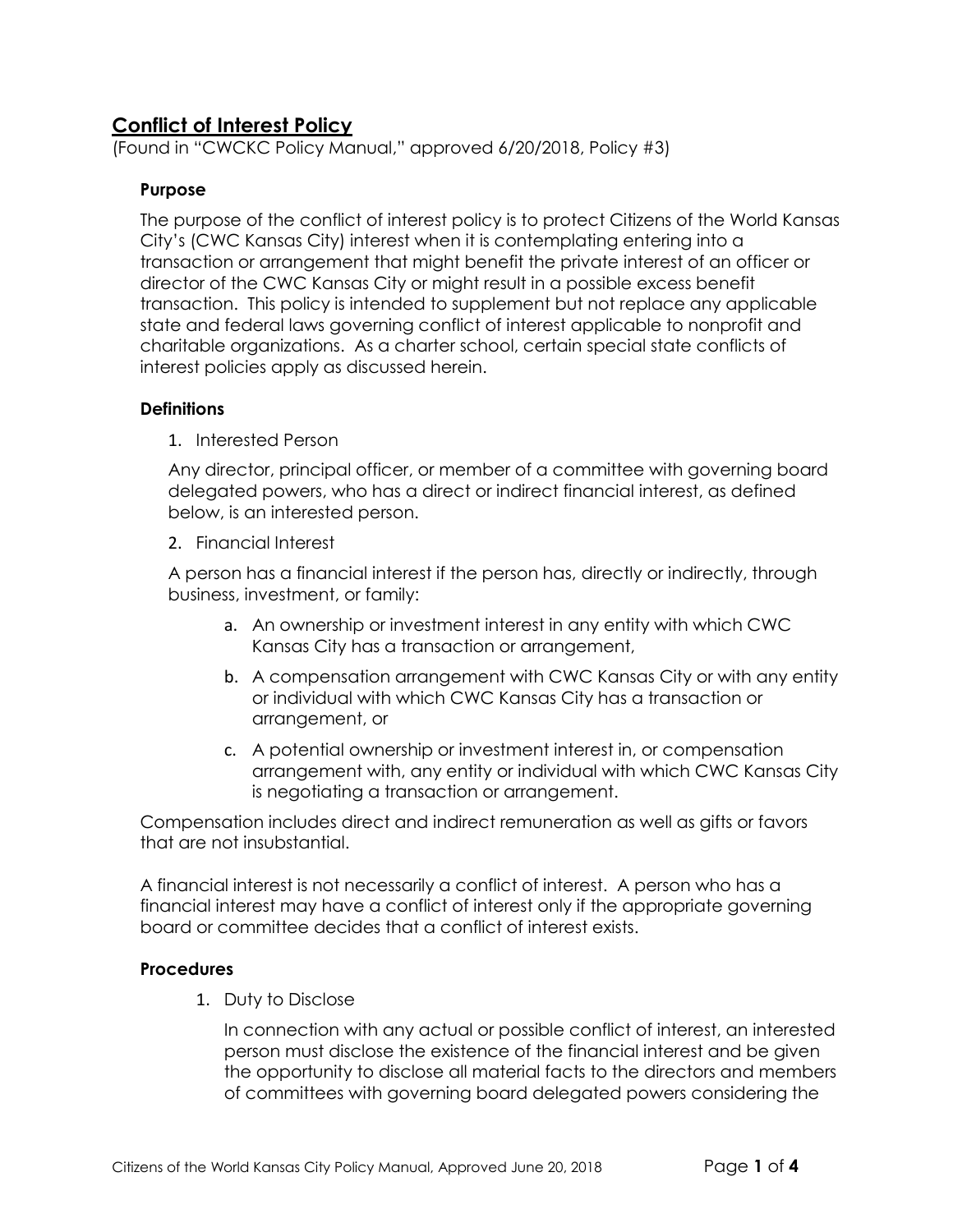proposed transaction or arrangement.

2. Determining Whether a Conflict of Interest Exists

After disclosure of the financial interest and all material facts, and after any discussion with the interested person, s/he shall leave the governing board or committee meeting while the determination of a conflict of interest is discussed and voted upon. The remaining board or committee members shall decide if a conflict of interest exists (described below).

Under Missouri law, the following are conflicts of interest. The Board has no discretion on whether these items present a conflict of interest. No person shall be appointed to the board unless they meet the following requirements. Any board member who is in violation of any of these requirements is ineligible to serve and shall immediately forfeit their office:

- a. No member of the Board shall hold any other office or employment from the board while serving as a member of the board.
- b. No member of the board shall have any substantial interest (see section 105.450 RSMo for a definition) in any entity employed by or contracting with the board.
- c. No member of the board shall be an employee of a company that provides substantial services to the charter school.
- 3. Procedures for Addressing the Conflict of Interest
	- a. An interested person may make a presentation at the governing board or committee meeting, but after the presentation, s/he shall leave the meeting during the discussion of, and the vote on, the transaction or arrangement involving the possible conflict of interest.
	- b. The chairperson of the governing board or committee shall, if appropriate, appoint a disinterested person or committee to investigate alternatives to the proposed transaction or arrangement.
	- c. After exercising due diligence, the governing board or committee shall determine whether CWC Kansas City can obtain with reasonable efforts a more advantageous transaction or arrangement from a person or entity that would not give rise to a conflict of interest.
	- d. If a more advantageous transaction or arrangement is not reasonably possible under circumstances not producing a conflict of interest, the governing board or committee shall determine by a majority vote of the disinterested directors whether the transaction or arrangement is in CWC Kansas City's best interest, for its own benefit, and whether it is fair and reasonable. In conformity with the above determination, it shall make its decision as to whether to enter into the transaction or arrangement.
- 4. Violations of the Conflicts of Interest Policy
	- a. If the governing board or committee has reasonable cause to believe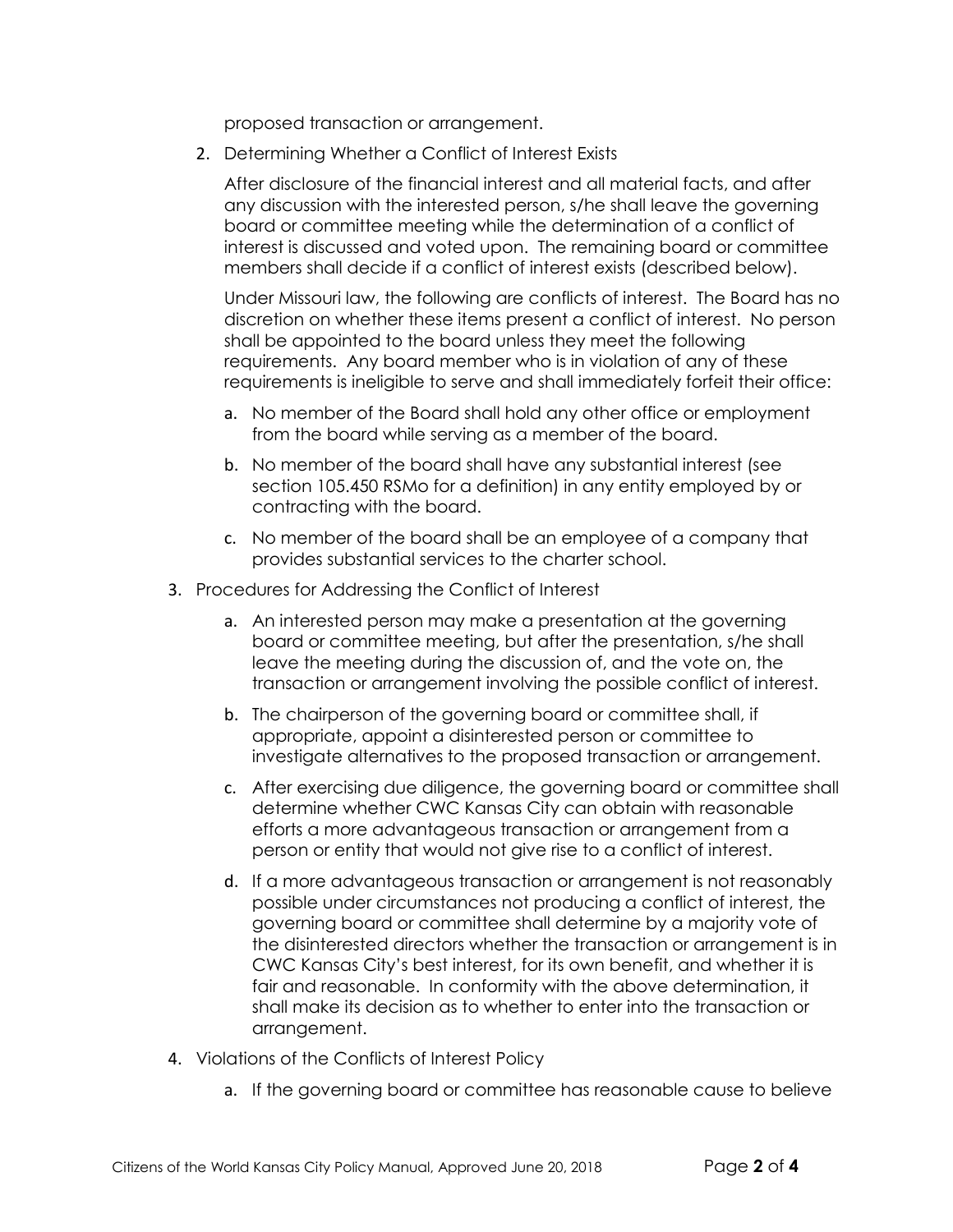a member has failed to disclose actual or possible conflicts of interest, it shall inform the member of the basis for such belief and afford the member an opportunity to explain the alleged failure to disclose.

- b. If, after hearing the member's response and after making further investigation as warranted by the circumstances, the governing board or committee determines the member has failed to disclose an actual or possible conflict of interest, it shall take appropriate disciplinary and corrective action.
- 5. Records of Proceedings

The minutes of the governing board and all committees with board delegated powers shall contain:

- a. The names of the persons who disclosed or otherwise were found to have a financial interest in connection with an actual or possible conflict of interest, the nature of the financial interest, any action taken to determine whether a conflict of interest was present, and the governing board's or committee's decision as to whether a conflict of interest in fact existed.
- b. The names of the persons who were present for discussions and votes relating to the transaction or arrangement, the content of the discussion, including any alternatives to the proposed transaction or arrangement, and a record of any votes taken in connection with the proceedings.
- 6. Compensation
	- a. A voting member of the governing board who receives compensation, directly or indirectly, from CWC Kansas City for services is precluded from voting on matters pertaining to that member's compensation.
	- b. A voting member of any committee whose jurisdiction includes compensation matters and who receives compensation, directly or indirectly, from CWC Kansas City for services is precluded from voting on matters pertaining to that member's compensation.
	- c. No voting member of the governing board or any committee whose jurisdiction includes compensation matters and who receives compensation, directly or indirectly, from CWC Kansas City, either individually or collectively, is prohibited from providing information to any committee regarding compensation.
- 7. Annual Statements

Each director, principal officer and member of a committee with governing board delegated powers shall annually sign a statement which affirms such person:

a. Has received a copy of the conflicts of interest policy,